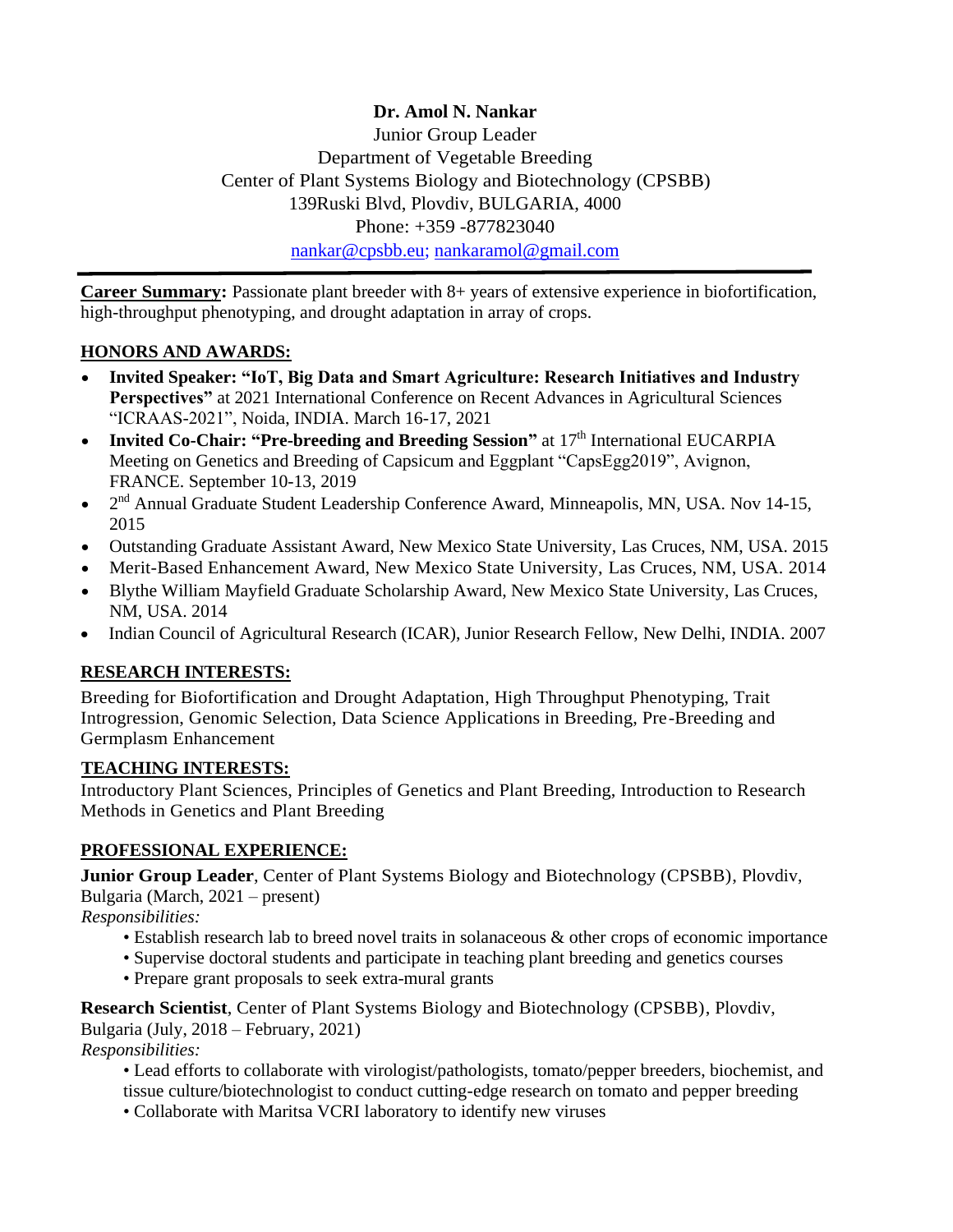•Prepare experimental proposals, technical reports and publications

• Writing grant proposals and assisting with grant management

**Post-Doctoral Research Associate**, Texas A&M AgriLife Research and Extension Center, Lubbock, TX, USA (Feb, 2016 – February 2018) *Responsibilities:*

- Manage breeding nurseries to develop and release corn inbreds and hybrids
- Oversee and coordinate multi-location hybrid trials for seed production
- Prepare research proposals, research protocols, technical reports and publications
- Lead the collaborative research on early corn and drought tolerance

**Graduate Research Assistant,** Department of Plant and Environmental Sciences, New Mexico State University, Las Cruces, NM, USA (Aug, 2011 to Dec, 2015)

• Implemented and managed the field and laboratory research on characterization of anthocyanin from Southwestern blue corn landraces

• Managed winter nursery in Puerto Rico and summer nursery in New Mexico for inbred and hybrid development

• Doctoral Dissertation "Comprehensive Analysis of Agronomic, Biochemical and Genotypic Diversity of Southwestern U.S. Blue Corn"

**Research Assistant,** University of Hohenheim, Stuttgart, Germany (Nov, 2010 to July, 2011)

- Involved in collection of phenotypic data and breeding of Peruvian landraces
- **•** Other duties included tissue sample collection, DNA extraction and gel electrophoresis

**Junior Research Fellow,** G.B.Pant University of Agriculture and Technology, Pant Nagar, India (July, 2007 to May, 2009)

- Involved in coordinated corn yield trials across North India
- Thesis: "Study of Genetic Parameters in corn through Varietal Diallel"

### **Proficiencies and Competencies:**

**Leadership Qualities:** Strategic Planning, Project Management, Organizational Skills, Establish Synergistic Collaborations, Mentoring and Skill Development,

**Technical:** Manage Operational Aspects of Breeding, Design Breeding Schemes and Crossing Blocks, Trait Characterization Phenotyping, Breeding Nursery Management, Breeding Pipeline Development, Organize Yield and Drought Screening Trials

**IT Breeding System:** Database Management, SAS, XLSTAT, and Unscrambler®

#### **Competitive Grants:**

Gancho Pasev (PI), Vesela Radeva-Ivanova (Co-PI), **Amol N. Nankar** (Co-PI), and Dimitrina Kostova (Co-PI). India-Bulgaria Inter-Governmental Programme of Cooperation in Science and Technology: Capsicum germplasm exploitation for resistance against important capsicum viruses across Bulgaria and India. 2019-2020 (€15000).

Wenwei Xu (PI), **Amol N. Nankar** (Co-PI), Charlie Johnson (Co-PI). Genomic insights of Texas AgriLife corn lines for high water use efficiency. 2016. Texas A&M Genomics of Plant Water Use Seed Grant Program 2016-2017 (\$9792)

### **Invited Lectures:**

Role of Artificial Intelligence and Data Science in Agriculture Improvement, Agri-Hackathon 2021, Amity University, Noida, Uttar Pradesh, INDIA, March 12, 2021

Agricultural Research: Challenges and Opportunities, Amity University, Noida, Uttar Pradesh, INDIA,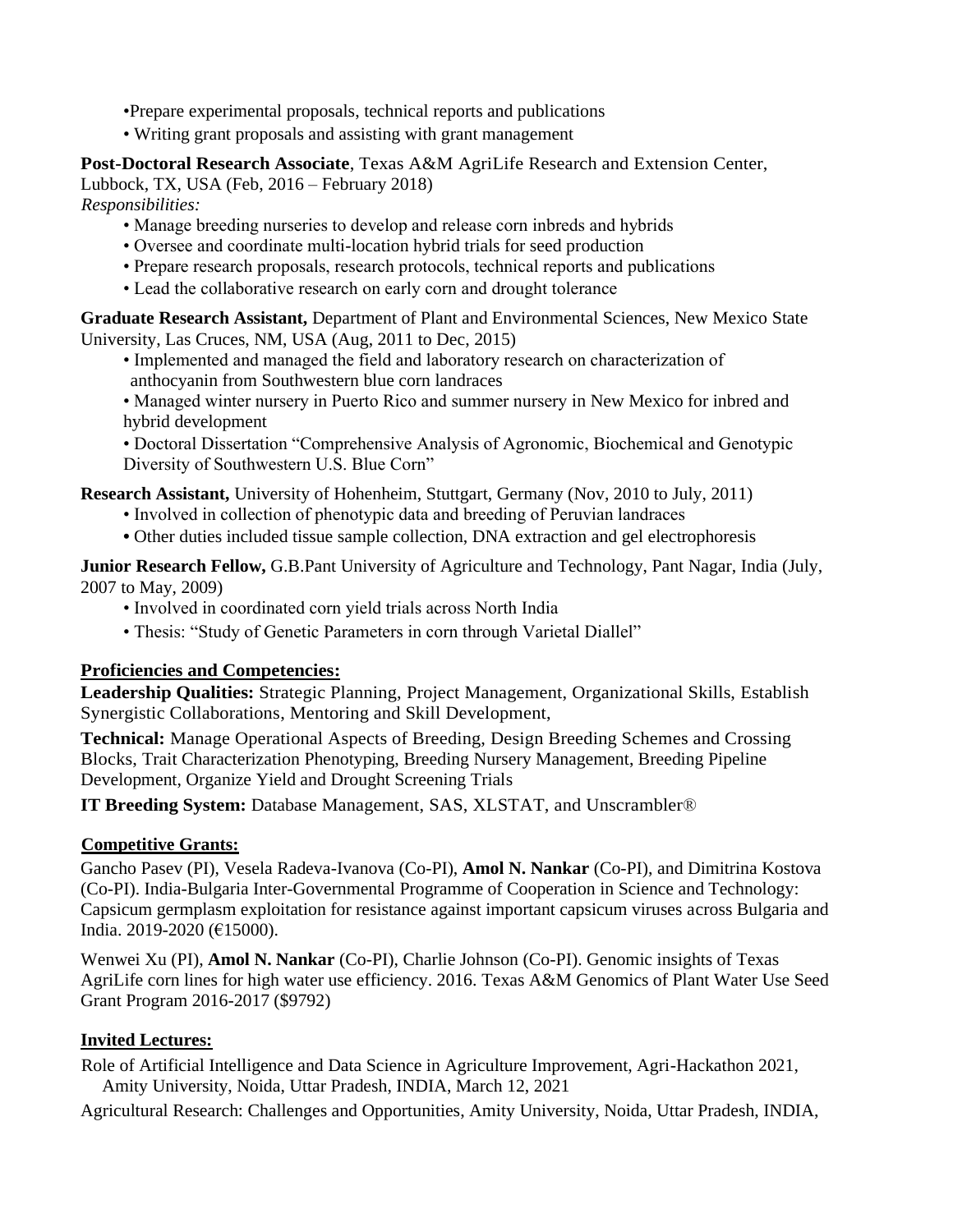November 2, 2020

Mendelian Genetics, Dr. Wenwei Xu's Genetics Class (PSS 3421), Texas Tech University, Lubbock, TX, USA. February 18, 2016

Maternal Inheritance, Dr. Wenwei Xu's Genetics Class (PSS 3421), Texas Tech University, Lubbock, TX, USA. March 21, 2016

Corn Breeding: Perspectives, Techniques, Opportunities and Challenges, Dr. Mark Uchanski's Vegetable Production Class (HORT 485), New Mexico State University, Las Cruces, NMUSA. November 5, 2015

#### **Teaching Experience:**

PSS3421: Genetics at Texas Tech University, Lubbock, TX

HORT485: Vegetable Production at New Mexico State University, Las Cruces, NM

AGRO252: Soil Science at New Mexico State University, Las Cruces, NM

GCMB 202: Basic Genetics, Amity Institute of Organic Agriculture (AIOA), Amity University, Noida, Uttar Pradesh, INDIA and CPSBB, Plovdiv, BULGARIA

### **ACADEMIC QUALIFICATIONS:**

**Ph.D**., Plant and Environmental Sciences, 2015 New Mexico State University, Las Cruces, NM Advisor: Dr. Richard C. Pratt Dissertation: Comprehensive Analysis of Agronomic, Biochemical and Genotypic Diversity of Southwestern US Blue Corn

**M.S.,** Genetics and Plant Breeding, 2009

G.B.Pant University of Agriculture & Technology, India Advisor: Dr. D.C. Baskheti and Dr. N.K. Singh Thesis: Study of Genetic Parameters in corn through Varietal Diallel

**B.S.,** Agriculture, 2007 Dr. Panjabrao Deshmukh Agricultural University, Akola, India

### **PUBLICATIONS:**

### **Peer-Reviewed Publications:**

- **Nankar A.N.**, Pratt R.C. (2021). [Genotyping by Sequencing Reveals Genetic Relatedness of](https://www.mdpi.com/1422-0067/22/7/3436)  [Southwestern U.S. Blue Maize Landraces.](https://www.mdpi.com/1422-0067/22/7/3436) International Journal of Molecular Sciences. 22(7), 3436 (IF 4.556)
- **Nankar A.N.**, Scott M.P., Pratt R.C. (2021) Compositional analyses reveal relationships among [components of blue maize grains.](https://www.mdpi.com/2223-7747/9/12/1775) Plants. 9: 1775 (IF 2.762)
- **Nankar A.N.**, Tringovska I., Grozeva S., Ganeva D., Kostova D. (2020) Tomato phenotypic [diversity determined by combined approaches of conventional and high-throughput Tomato](https://www.mdpi.com/2223-7747/9/2/197)  [Analyzer phenotyping.](https://www.mdpi.com/2223-7747/9/2/197) Plants. 9: 197 (IF 2.762)
- **Nankar A.N.**, Todorova V., Tringovska I., Pasev G., Radeva V., Ivanova V., Kostova D. (2020) A step towards Balkan Capsicum annuum L. [core collection: Phenotypic and biochemical](https://journals.plos.org/plosone/article?id=10.1371/journal.pone.0237741)  [characterization of 180 accessions for agronomic, fruit quality, and virus resistance traits.](https://journals.plos.org/plosone/article?id=10.1371/journal.pone.0237741) PLoS ONE. 15(8): e0237741 (IF 2.740)
- Grozeva S., **Nankar A.N.,** Ganeva D., Tringovska I., Pasev G., Kostova D. (2020). [Characterization](https://cdnsciencepub.com/doi/abs/10.1139/CJPS-2020-0030)  [of tomato accessions for morphological, agronomic, fruit quality, and virus resistance traits.](https://cdnsciencepub.com/doi/abs/10.1139/CJPS-2020-0030) Canadian Journal of Plant Sciences (IF 1.065)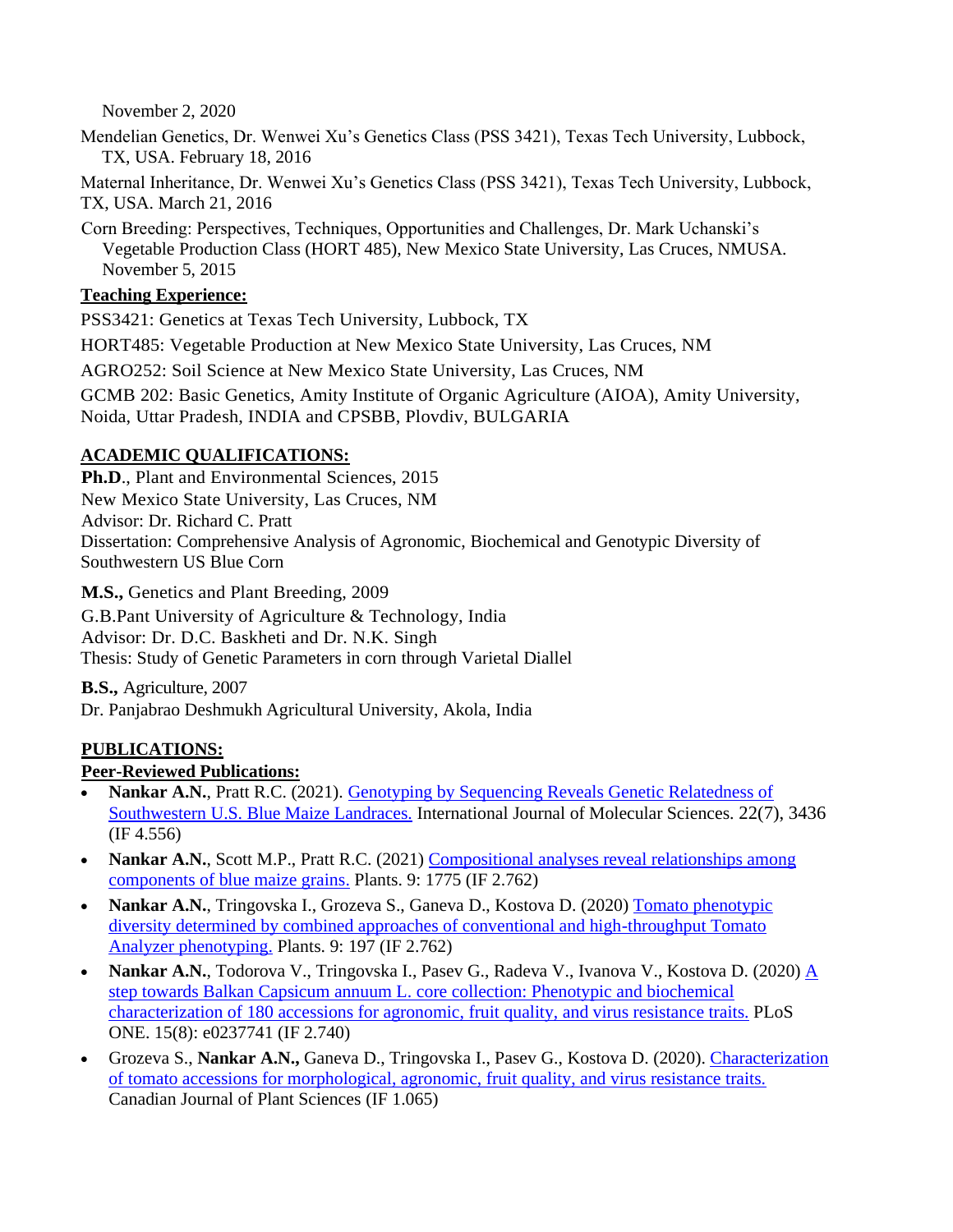- Pasev G., Radeva-Ivanova V., **Nankar A.N.**, Kostova D., Turina M., Vallino M. (2021). [First report](https://link.springer.com/article/10.1007/s42161-020-00702-3)  [of TSWV on lisianthus \(Eustoma grandiflorum\) in Bulgaria.](https://link.springer.com/article/10.1007/s42161-020-00702-3) J Plant Pathol. 103: 375 (IF 1.152)
- Grozeva S., Tringovska I., **Nankar A.N.**, Todorova V., Kostova D. (2020) [Assessment of fruit](https://cbgg.hapres.com/htmls/CBGG_1177_Detail.html)  [quality and fruit morphology in androgenic pepper lines \(Capsicum annuum L.\).](https://cbgg.hapres.com/htmls/CBGG_1177_Detail.html) Crop Breeding Genetics and Genomics. 2(1): e200005 (IF NA)
- Grozeva S., **Nankar A.N.** (2020) [Effect of incubation period and culture medium on pepper anther](http://nopr.niscair.res.in/handle/123456789/55162)  [culture.](http://nopr.niscair.res.in/handle/123456789/55162) Indian Journal of Biotechnology. 19(1): 53-59 (IF 0.413)
- **Nankar A.,** Tringovska I., Grozeva S., Todorova V., Kostova D. (2019) [Application of high](https://www.sciencedirect.com/science/article/abs/pii/S0304423819307484?via%3Dihub)[throughput phenotyping tool Tomato Analyzer to characterize Balkan](https://www.sciencedirect.com/science/article/abs/pii/S0304423819307484?via%3Dihub) Capsicum fruit diversity. Scientia Horticulturae. 260 (IF 2.769)
- Rane J., Sharma D., Ekatpure S., Aher L., Kumar M., Prasad S.V.S., **Nankar A.N.**, Singh N.P. (2019) [Relative tolerance of photosystem II in spike, leaf, and stem of bread and durum wheat](http://ps.ueb.cas.cz/artkey/phs-201904-0021_relative-tolerance-of-photosystem-ii-in-spike-leaf-and-stem-of-bread-and-durum-wheat-under-desiccation.php)  [under desiccation.](http://ps.ueb.cas.cz/artkey/phs-201904-0021_relative-tolerance-of-photosystem-ii-in-spike-leaf-and-stem-of-bread-and-durum-wheat-under-desiccation.php) Photosynthetica. 57(4): 1100-1108 (IF 2.562)
- Nankar A., Holguin O., Scott P., Pratt R. (2017). Grain and Nutritional Quality Traits of [Southwestern U.S. Blue Maize Landraces.](https://onlinelibrary.wiley.com/doi/abs/10.1094/CCHEM-04-17-0079-R) Cereal Chemistry. 94(6): 950-955 (IF 1.807)
- **Nankar A.**, Grant L., Scott P., Pratt R. (2016). [Agronomic and Kernel Compositional Traits of Blue](https://acsess.onlinelibrary.wiley.com/doi/full/10.2135/cropsci2015.12.0773)  [Maize Landraces from the Southwestern United States.](https://acsess.onlinelibrary.wiley.com/doi/full/10.2135/cropsci2015.12.0773) Crop Science. 56: 2663-2674 (IF 1.878)
- **Nankar A.**, Dungan B., Paz, Sudasinghe N., Schaub T., Holguin O., Pratt R. (2016). Quantitative [and Qualitative Evaluation of Anthocyanins from Southwestern US Blue Corn.](https://onlinelibrary.wiley.com/doi/abs/10.1002/jsfa.7671) Journal of the Food and Agriculture. 96(13):4542-52 (IF 2.614)

### **Extended Summaries:**

- **Nankar A.N.**, Baskheti D.C. (2011). Study of genetic parameters in corn through varietal diallel.11<sup>th</sup> Asian Maize Conference, November 7-11, 2011, Nanning, Guangxi, CHINA. 171-172. Conference paper
- **Nankar A.N.**, Baskheti D.C. (2011). Study of carotenoid content from maize kernel through spectrophotometry and thin layer chromatography. 11<sup>th</sup> Asian Maize Conference, November 7-11, 2011, Nanning, Guangxi, CHINA. 336-337.Conference paper

#### **Conference Presentations:**

- **Nankar A.N.**, Tringovska I., Grozeva S., Todorova V., Kostova D. (2019). High-Throughput Phenotyping to characterize Balkan Capsicum fruit diversity. The 17<sup>th</sup> International EUCARPIA Meeting on Genetics and Breeding of Capsicum and Eggplant "CapsEgg2019",September 11-13, 2019, Avignon, FRANCE. Eds. Véronique Lefebvre and Marie-Christine Daunay, page 28-29. Oral Presentation.
- Choudhary S., Kholova J., Chadalwada K., Mallayee S., Prasad K.V.S.V., **Nankar A.N.,** Saini R.P., Vadev V., Blummel M. (2019). NIR spectroscopy: the gateway to physiology of nutritional traits of the crop. In: NIR 2019, September 15-20, 2019, Gold Coast, AUSTRAILIA.
- Tringovska I., Grozeva S., Todorova V., **Nankar A.N.,** Kostova D. (2019). Evaluation of fruit mineral composition in a diverse Balkan pepper collection. The 17<sup>th</sup> International EUCARPIA Meeting on Genetics and Breeding of Capsicum and Eggplant "CapsEgg2019",September 11-13, 2019, Avignon, FRANCE.Eds. Véronique Lefebvre & Marie-Christine Daunay, page 166-167. Poster presentation
- Grozeva S., Tringovska I., **Nankar A.N.,** Kostova D. (2019). Assessment of fuit quality and fruit morphology in androgenic pepper lines (*Capsicum annuum* L.). The 17<sup>th</sup> International EUCARPIA Meeting on Genetics and Breeding of Capsicum and Eggplant "CapsEgg2019", September 11-13, 2019, Avignon, FRANCE.Eds. Véronique Lefebvre & Marie-Christine Daunay, page 160-161.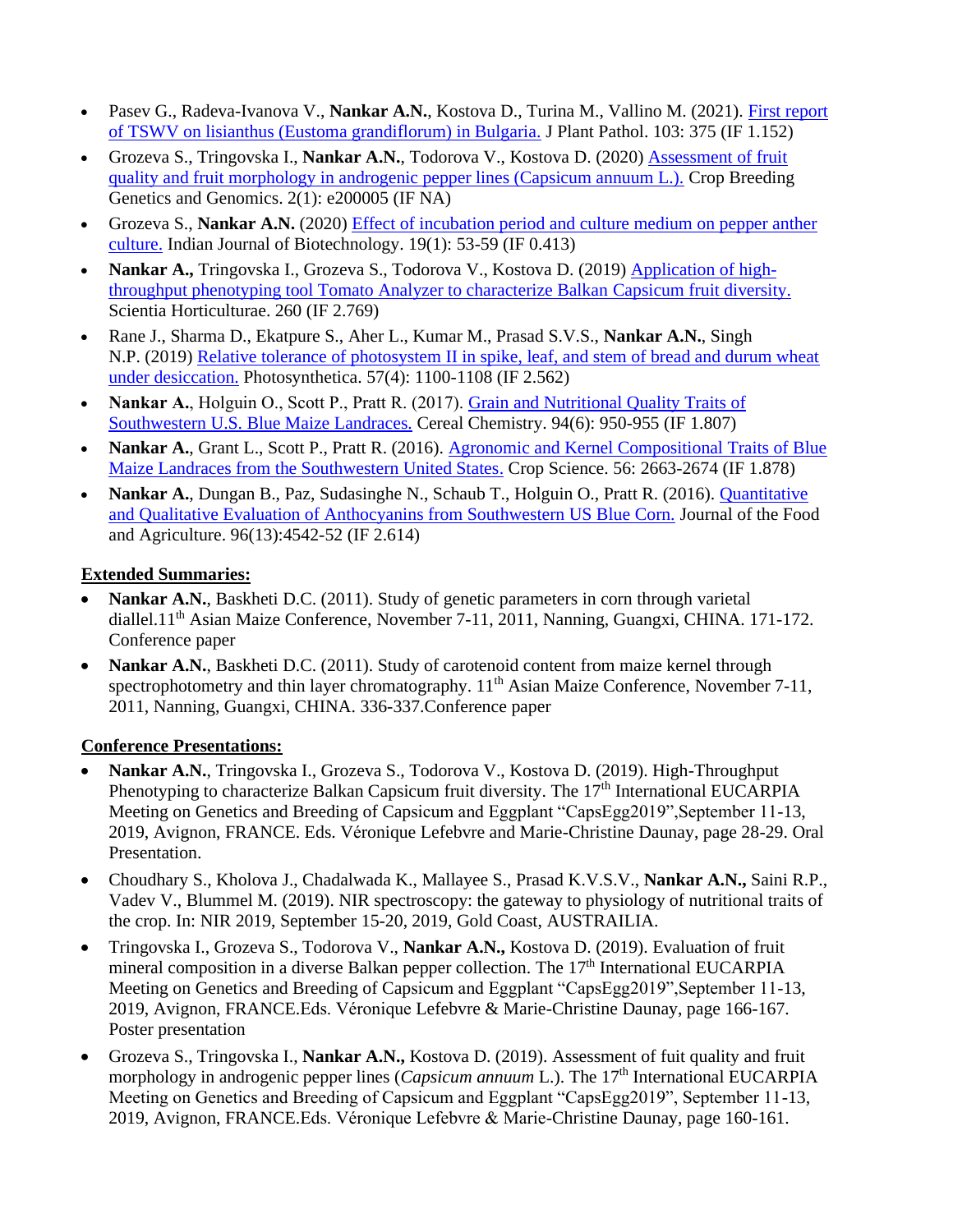Poster presentation

- Todorova V., **Nankar A.N.,** Grozeva S., Tringovska I., Kostova D. (2019). Evaluation of agronomic and morphological traits of Balkan pepper (*Capsicum annuum* L.) accessions. The 17th International EUCARPIA Meeting on Genetics and Breeding of Capsicum and Eggplant "CapsEgg2019",September 11-13, 2019, Avignon, FRANCE.Eds. Véronique Lefebvre & Marie-Christine Daunay, page 48-49. Poster presentation
- Pasev G., Radeva-Ivanova V., Ivanova V., **Nankar A.N.,** Todorova V., Kostova D. (2019). Evaluation of Balkan pepper germplasm for resistance to tobamo and tospoviruses. The  $17<sup>th</sup>$ International EUCARPIA Meeting on Genetics and Breeding of Capsicum and Eggplant "CapsEgg2019",September 11-13, 2019, Avignon, FRANCE.Eds. Véronique Lefebvre & Marie-Christine Daunay, page 104-105. Poster presentation
- Vavra C., **Nankar A.N.,** Kelly B., Xu W. (2017). A High-Throughput Method for Measuring Cob Structure and the Correlation of Chemical Composition with Compression Strength. 59<sup>th</sup> Annual Maize Genetics Conference, March 9-12, 2017, St. Louis, MO, USA. Poster presentation
- Vavra C., **Nankar A.N.**, Kelly B.,Rock C., Marek T., Xu W. (2017). Characterization of Cob Structural Integrity, Imagery Analysis and Biochemical Composition of Corn Hybrids. ASA, CSSA and SSSA International Annual Meeting "Managing Global Resources for a Secure Future", October 22-25, 2017, Tampa, FL, USA. Poster presentation
- Xu W., Odvody G., Ni X., Williams W.P., **Nankar A.N.(**2016). Corn Inbred Lines with Improved Pre-Harvest Aflatoxin Resistance. 3<sup>rd</sup>Biennial Genetics of Maize-Microbe Interactions Workshop, March 30 – April 2, 2016, College Station, TX, USA. Poster presentation
- **Nankar A.N.**, Odvody G., Ni X., WilliamsW.P., Marek T., Xu W.(2016). Evaluation of Aflatoxin Resistance in Corn Hybrids of Inbred Lines from Temperate x Tropical Background. ASA, CSSA and SSSA International Annual Meeting "Resilience Emerging from Scarcity and Abundance", November 6-9, 2016, Phoenix, AZ, USA. Poster presentation
- **Nankar A.N.**, Grant L., Scott M.P., Pratt R.C.(2015). Comprehensive Analysis of Agronomic and Biochemical Traits of Blue Corn.5<sup>th</sup> Annual Meeting of National Association of Plant Breeders, July 28-30, 2015, Pullman, WA, USA. Poster presentation
- **Nankar A.N.,** Pratt R.C. Racial Classification of Borderland Blue Corn Landraces. (2015). ASA CSSA and SSSA International Annual Meeting "Synergy in Science: Partnering for Solutions", November 15-18, 2015, Minneapolis, MN, USA. Poster presentation
- **Nankar A.N.**, Holguin F.O., Dungun B., Pratt R.C. (2014). Evaluation of Anthocyanin from Borderland Blue Corn Landraces. 2016 ASA CSSA and SSSA International Annual Meeting "Grand Challenges, Great Solutions", November 2-5, 2014, Long Beach, CA, USA. Poster presentation

### **RESEARCH PROJECTS:**

• **PlantaSYST: H2020 Teaming Project. Funding:** European Union's Horizon 2020 Research and Innovation Programme (SGA-CSA No. 739582 under FPA No. 664620) *Center of Plant Systems Biology and Biotechnology (CPSBB), Plovdiv, Bulgaria. July 2018 - Present*

**Team:** CPSBB, MVCRI, Stefan Angeloff Institute of Microbiology, IMBB, MPI, UP **Role in the project:** Develop the CPSBBs Breeding Department's research program under the leadership of Dept. Head Dr. Dimitrina Kostova and CPSBBs Director Dr. Tsanko Gechev. Collaborate with partner institute Maritsa VCRI colleagues in establishing core-collections of *Capsicum annuum* L. and *Solanum lycopersicum* using comprehensive phenotyping, metabolic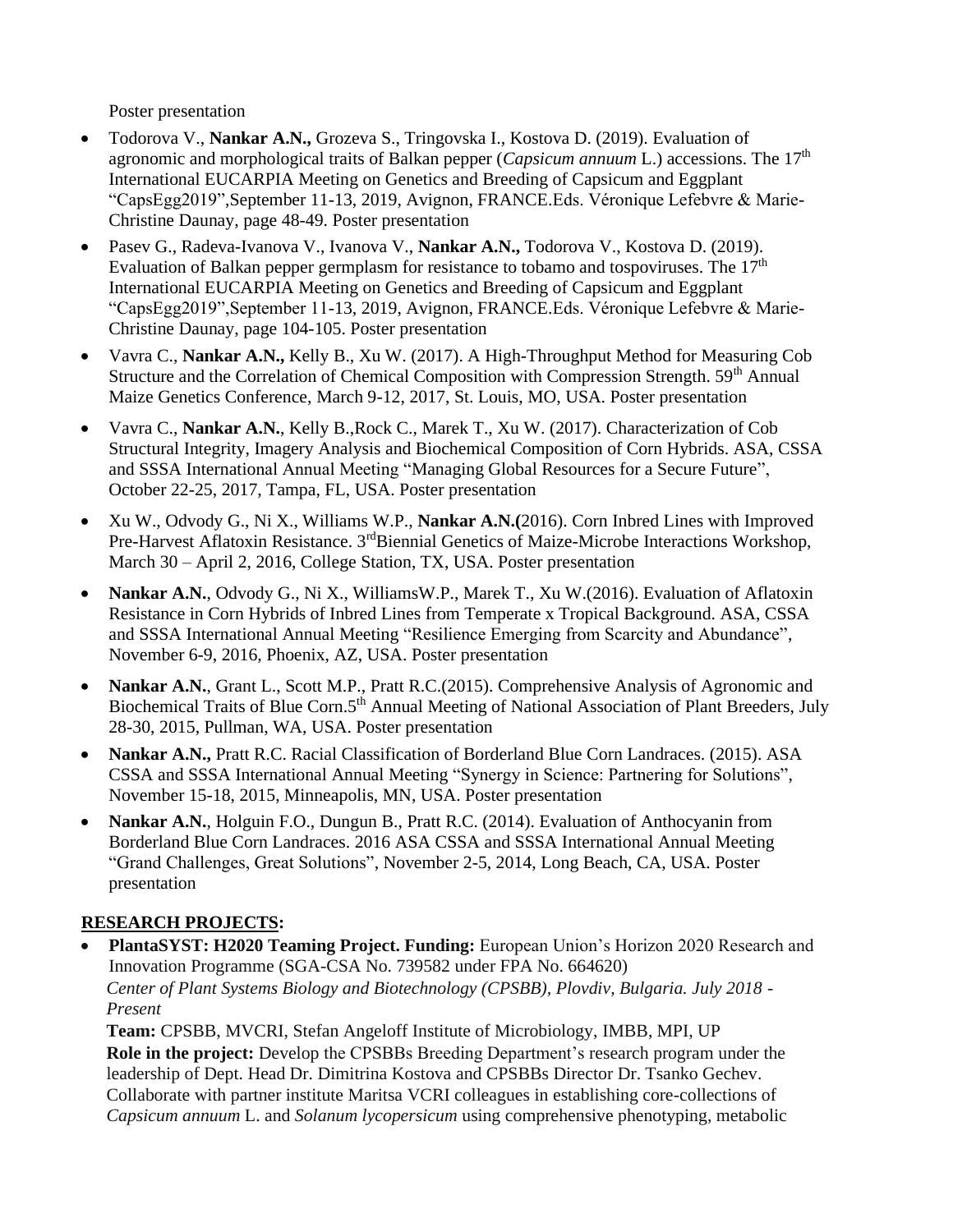profiling, genotyping and screening for important viruses. Based on identified candidate genes from GWAS analysis, lead the collaborative efforts to characterize the candidate genes using functional analysis.

• **Bul-India Pepper Virus Mapping:** Capsicum germplasm exploitation for resistance against important pepper viruses in Bulgaria and India. **Funding:** Bulgarian National Science Fund (BSF) (ПК-06-Индия-13)

*Center of Plant Systems Biology and Biotechnology (CPSBB), Plovdiv, Bulgaria. May 2019 – Present*

**Team:** Dr. Gancho Pasev, Dr. Vesela Radeva-Ivanova, **Dr. Amol N. Nankar,** and Dr. Dimitrina Kostova

**Role in the project:** Develop the @PlantSci blog to disseminate the updates and information about pepper viruses in Bulgaria and India.

• **High-throughput phenotyping for drought stress adaptation in sorghum and wheat**. March 2018 - May 2018.

**Team:** Dr. Jagadish Rane, Dr. Jana Kholova, and **Dr. Amol N. Nankar Role in the project:** Data analysis and manuscript preparation related to drought adaptation.

• **Irrigation management of short-season grain and silage corn hybrids for Texas. Funding:**  Texas Corn Producer Board (TCPB)

*Texas A&M AgriLIfe Research and Extension Center, Lubbock, TX, USA. February 2016 – March 2018*

**Team:** Dr. Wenwei Xu, Dr. Thomas Marek, **Dr. Amol N. Nankar,** and Cody Vavra **Role in the project:** Extensively evaluated the corn hybrids for their performance in different irrigation regimes across different locations in Texas.

• **Molecular characterization of abiotic stress and qualitative traits of corn. Funding:** Texas A&M Seed Grant and National Corn Grower Association (NCGA/AMCOE) *Texas A&M AgriLIfe Research and Extension Center, Lubbock, TX, USA. February 2016 – December 2017*

**Team:** Dr. Wenwei Xu, Dr. Charles Johnson, and **Dr. Amol N. Nankar Role in the project:** Conducting field experiments, data analysis, and preparing report and manuscripts.

• **Organic Agriculture Research & Extension Initiative (OREI). Funding:** USDA-NIFA OREI (2014-51300-22250)

*New Mexico State University, Las Cruces, NM, USA. August 2011 - January 2016* **Team Members:** Dr. Richard C. Pratt, **Amol N. Nankar,** Dr. Lois Grant, Dr. Walter Goldstein, Dr. Kevin Montgomery, Dr. Paul Scott and Dr. Margaret Smith **Role in the project:** Design doctoral research project, conduct field and wet lab experiments related to breeding and NIR calibration development, data analysis, and preparing manuscripts.

- **Mutation Breeding for Disease Resistance in Chile Pepper.** *New Mexico State University, Las Cruces, NM, USA. Jan 2013 - May 2013* **Team Members: Amol N. Nankar,** Dr. Soum Sanogo and Dr. Paul Bosland **Role in the project:** Semester project to screen the germplasm for identifying a resistance source against chile pepper Phytopthora and Verticillium using mutation.
- **Genomic Selection for Genetic Diversity of Peruvian Corn Landraces.** *University of Hohenheim, Stuttgart, GERMANY. Nov 2010 - July 2011* **Team Members:** Dr. Karl Schmidt, Dr. Walter Schmidt, and **Amol N. Nankar**